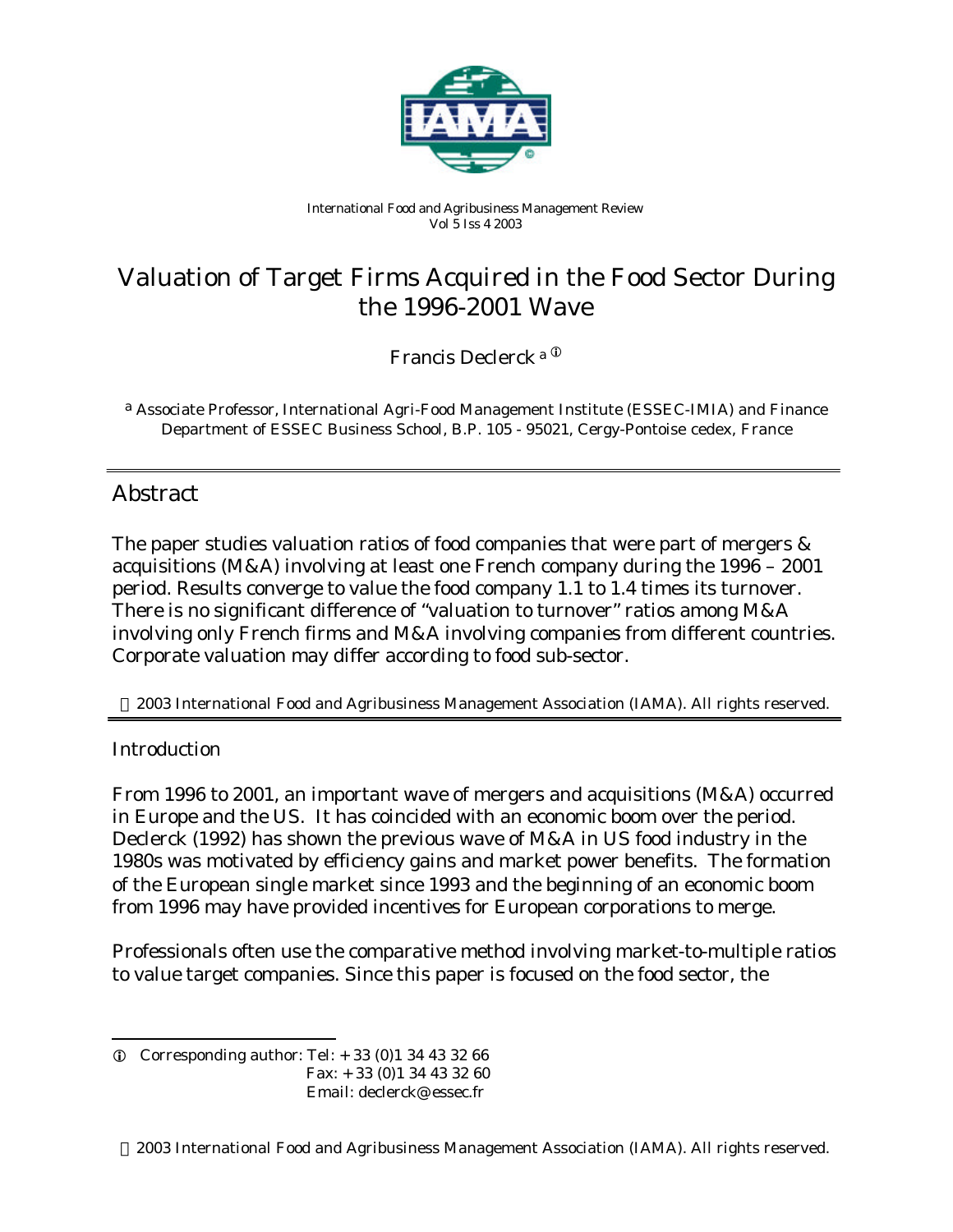objective is to value transactions made in M&A, using the market-to-multiple methods.

The paper is structured as follows. Section one reviews literature on the topic. Section two presents the concept, methodology, and data. Section three shows empirical findings about corporate valuation. Section four develops structural models in terms of economic relationship between valuation and turnover of food companies. Finally, conclusions are drawn.

# 1. Review of Literature

Goldberg (1983) mentions major motives for M&A including size, growth, economies of scale, profitability, market share, market power, synergy, acquisition of specific products, increased utilization of resources, and diversification. Declerck and Sherrick (1991) show that for food industries whose top-4-firm concentration ratio (CR4) is greater than 38%, profit appears to be increasing at an increasing rate with the degree of concentration. Throughout the decade, food firms in highly concentrated sectors may have been bought to take advantage of operating synergies (efficiency gains) and/or market power. Financial motives may explain high prices of deals and highly leveraged transactions in the late 1990s (Declerck, 1997).

Hudson & Herndon (2002) reported some strong increases in merger and partnership activity in the US food and agriculture sectors during the 1990s. Major motivations seem related to firm size, placement in the market channel, and research and development activities.

During the 1985-1994 period, Adelaja, Nayga, & Farooq (1999) used a two logit model and found that firm liquidity, leverage, profitability, growth in sales, stock, earnings capacity, percentage of common stocks traded in the stock market, and market-to-book ratio were statistically significant to explain mergers and acquisitions in the US food sector. However, activity or turnover ratio, firms' size, and price-earnings ratio were not statistically significant.

Ward & Jong-In Lee (2002) focused on mergers in the meatpacking industry. They observed that the merged firm achieved some synergies in procurement and got higher profits than rival firms did.

# 2. Concept, Methodology, Data And Relevance of the Sample

2.1 Concept and Methodology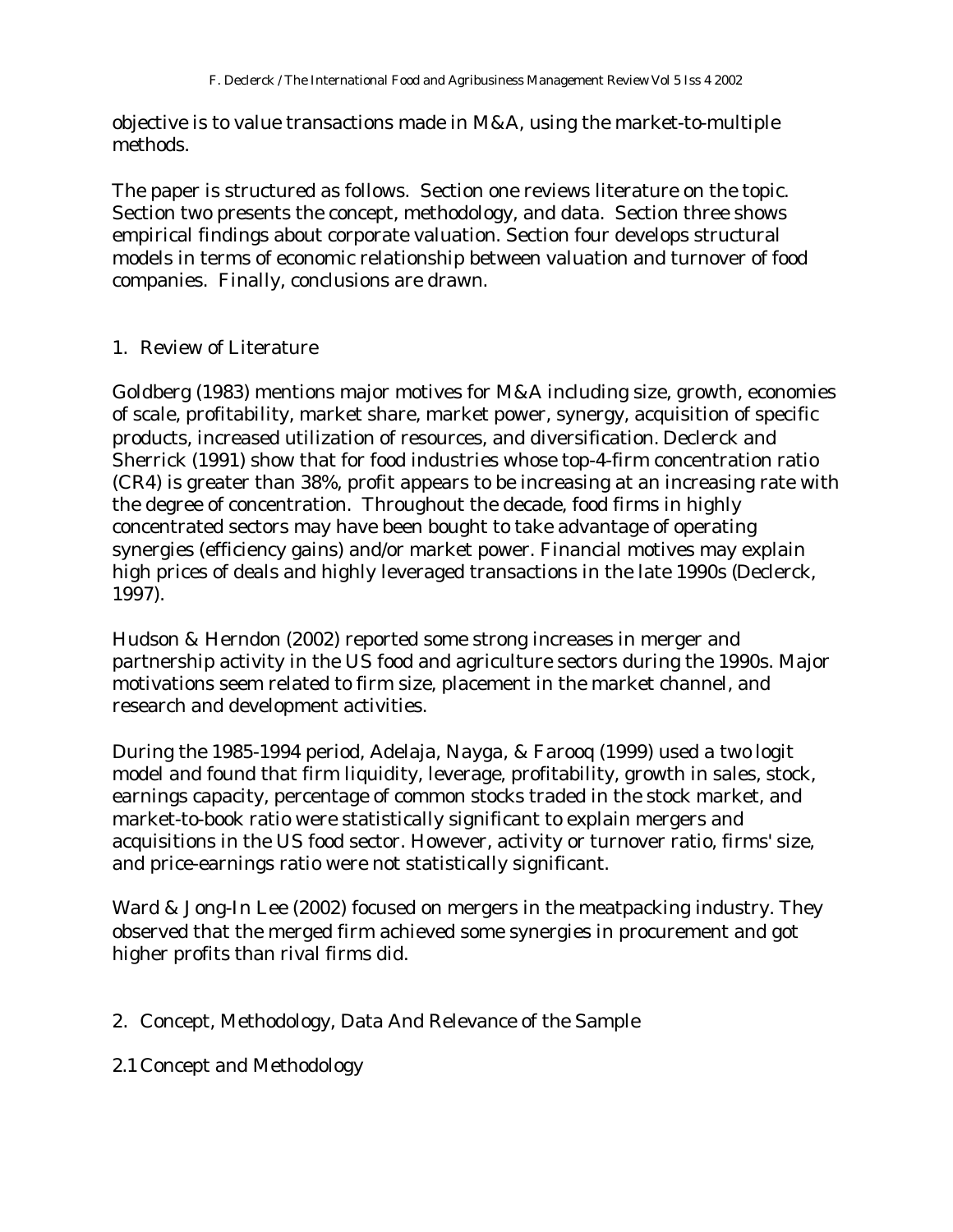Corporate valuation is usually based on financial characteristics of firms (Taussig & Hayes, 1968; Stevens, 1973). Comparative methods like the market-to-multiple methods use aggregates coming from corporate financial statements. Corporate value is equity value. It does not include financial debt. Corporate value may be related to a firm's ability to generate turnover, earnings before interest tax depreciation and amortization (EBITDA) and net profits (Taussig & Hayes, 1968; Stevens, 1973).

The analysis of empirical observations is completed by structural research using econometric tools to explain valuation of food companies.

# 2.2. Data

Data about target companies were obtained from the magazine "AGIA Alimentation." Every year, it reports information on mergers and acquisitions M&A involving at least one French food company. From 1996 to 2001, records show that there were 384 M&A with companies whose turnover exceeded 8 million euros. Data about corporate valuation are available for 100 of those transactions. Financial data such as turnover, EBITDA and net profit are released in the "Diane-SCRL" data bank for French companies, "Piranha" for non-French firms. Turnover is mentioned for every target company in the sample. However, data on EBITDA are only available for 29 target firms and data on net profits are only available for 25 target firms. So, the study is based on a sample of 100 M&A involving at least one French company.

# 2.3. Charasteristics of the sample

Companies in the sample exhibit a large variety of turnover--from 2 million euros for Château Citran to 14 billion euros for Grand Metropolitan.

Figure 1 shows that median turnover in the sample is 210 million euros, which is far above average turnover in the French food industry, amounting to 28 million euros (ANIA 2002). Such a difference is due to the fact that sample data comes from the economic and financial press, which is mainly interested in writing reports from companies of significant size. Further, a lot of acquiring companies, particularly private companies and/or family small and medium size firms (SMEs) often do not release information about deal value. So, they are not included in the sample.

In the population of the 384 M&A, about half of M&A involving at least one French food company were "international deals," which means deals involving a company outside France. The sample is more international: 71 transactions in the sample are "international deals" because they involve a French and a non-French firm. Only 29 transactions are "French deals," involving only French companies.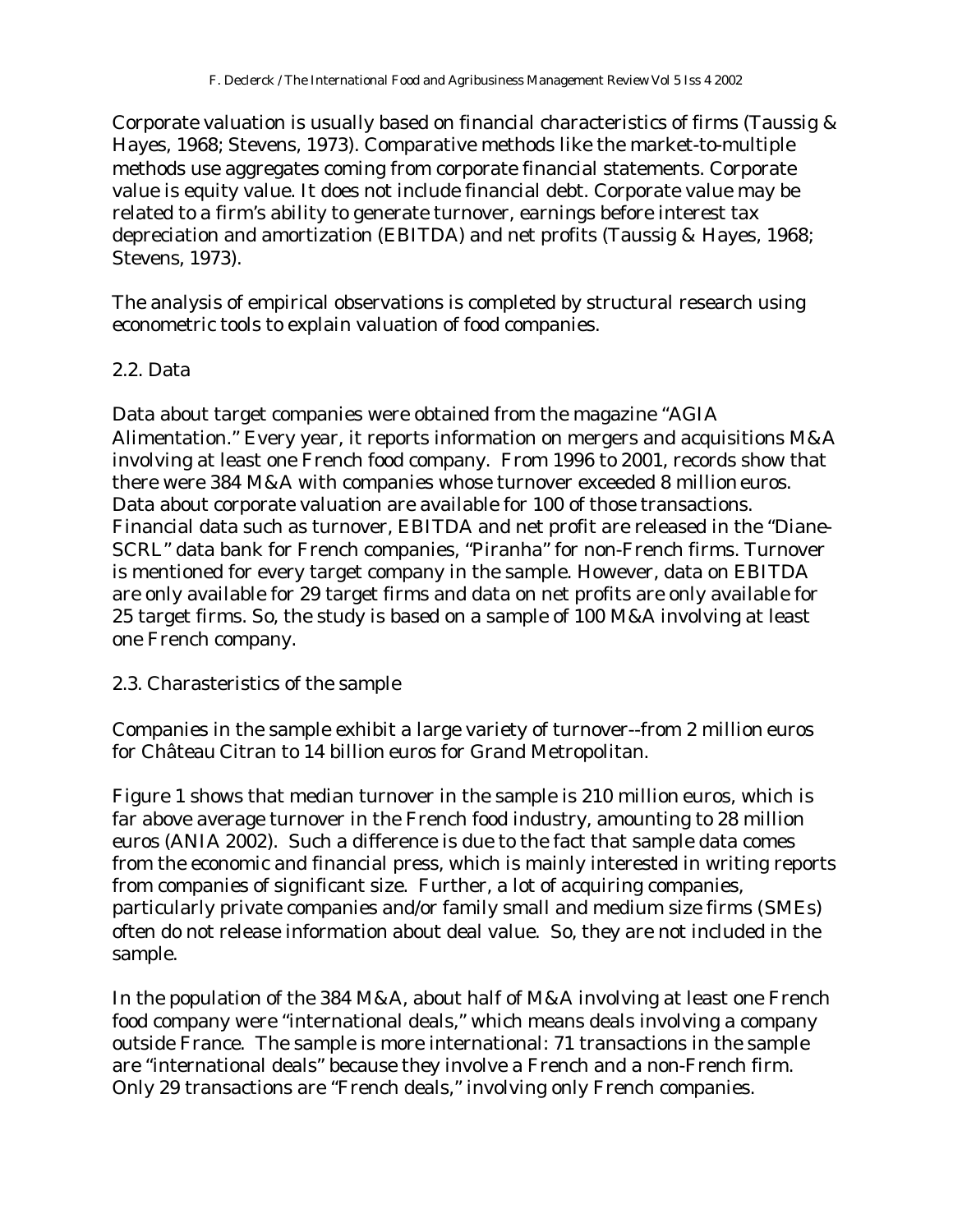As presented in figure 2, food companies in the sample are classified according to 17 food sub-sectors identified by "AGIA Alimentation". The sample shows quite similar breakdown of companies over those 17 sub-sectors to the population of the 384 M&A. Due to small amount of data over the 17 sub-sectors, no statistical test has been made.

The sample proportion of deals involving a French firm and a non-French firm increases from 14% in 1996 to 100% in 2001. Not only there are more "international M&A" in the sample than in the population, but the trend to more international deals increases through the time period as shown in figure 3.

For 26 out of the 71 "international M&A" in the sample, targets are French companies, while for the 45 other deals, targets are non-French companies. French companies have acquired companies mainly in other EU countries, in the USA, in Eastern Europe, and particularly Poland. Such high number of international transactions is specific to the 1996-2001 wave of M&A.

More than 70% of M&A in the sample are horizontal: acquirers buy targets in the same business activity.

Therefore, the sample mainly includes horizontal mergers and acquisitions involving a French firm and a non-French firm.

3. Empirical Findings about Corporate Valuation

Observations about corporate valuations are made for the whole sample in the food sector in distinguishing "French M&A" which only involve French firms from "international M&A" involving French and non-French firms. Further, since there exists sufficient data to infer conclusions, it is possible to pay some special attention to the wine and spirit sub-sector and the retailing sub-sector, which exhibit the largest number of deals in the sample.

3.1. Valuation in the food sector: "French M&A" versus "international M&A"

Corporate value is related to turnover, EBITDA and net profits, even though data about EBITDA are missing.

Table 1 presents valuations ratios for the whole sample of 100 food target companies. Table 2 exhibits valuations ratios for the 29 "French M&A" in the sample. Table 3 shows valuations ratios for the 71 "international M&A" in the sample. Table 4 compares valuation ratios for "French M&A" with the ones for "international M&A". Figure 4 presents valuation ratios for "French M&A" and "International M&A".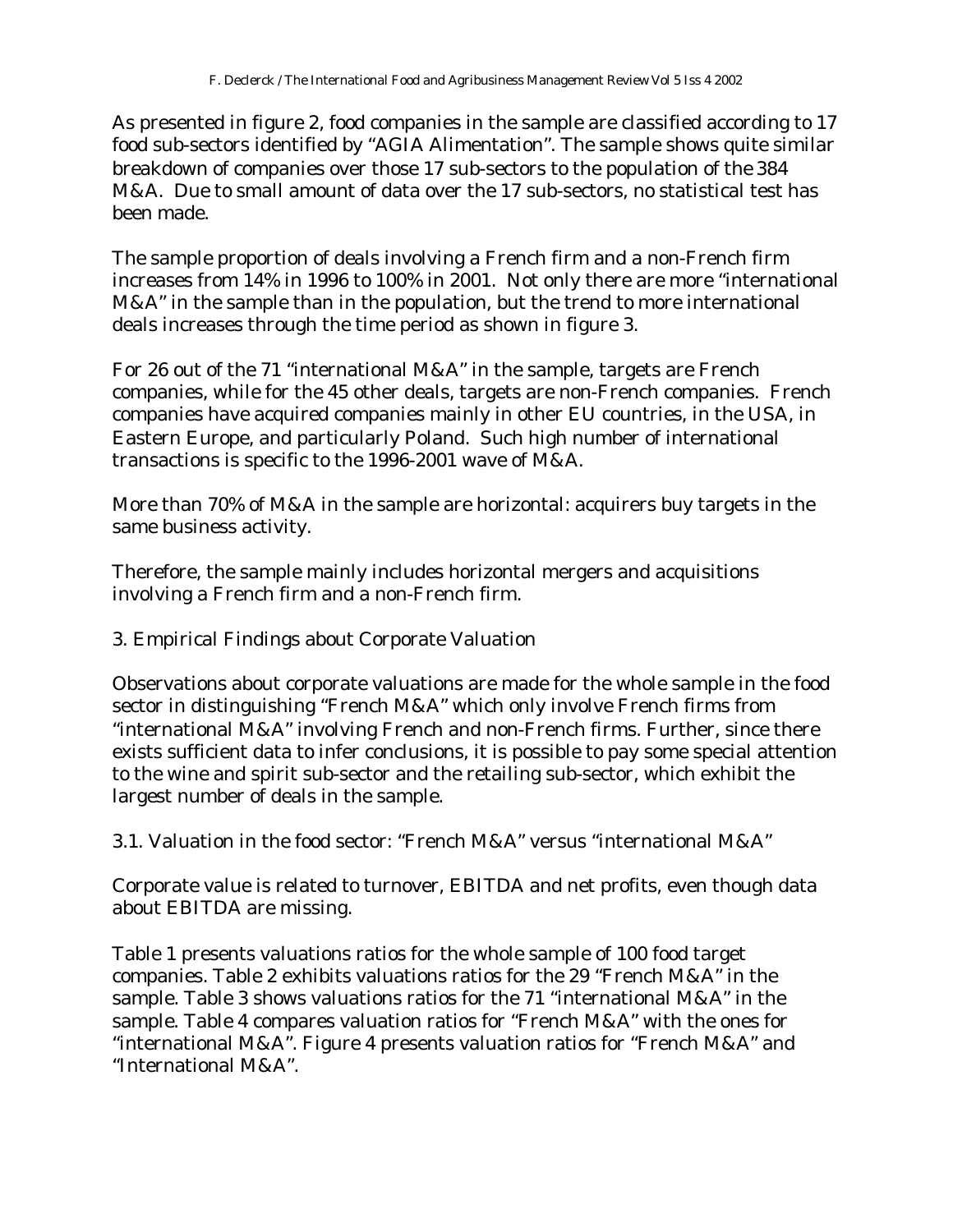The "valuation to turnover" ratio is available for all 100 M&A, while the "valuation to EBITDA" ratio and the "valuation to net profit" ratio are not always available because of missing data.

# 3.2. "Valuation to turnover" ratio

The "valuation to turnover" ratio seems a relevant market-to-multiple ratio to value corporations because:

- it exhibits a small standard deviation, hence showing low dispersion around mean value;
- its standard deviation is lower than the standard deviation of the valuation to EBITDA ratio and the valuation to net profit ratio;
- it is computed for every M&A in the sample while the other valuation ratios are computed for part of the deals because of missing data.
- mean and median values are very closed and confirm the low dispersion of observations.

Figure 5 exhibits that relationship between valuation to turnover ratio and target turnover is quite stable no matter the size of target firms.

Median "valuation to turnover" ratios are larger than mean ratios. For the whole sample, the median ratio is 1.23 while the average ratio is 1.7. Median ratios are more relevant since they are less influenced by extreme values, particularly very high valuations: For instance, LVMH paid 10 times the turnover of Château d'Yquem in order to acquire it in 1999.

The median "valuation to turnover" ratios are similar for the "international M&A" and all M&A in the sample: A food company is worth about 1.3 times its turnover. The average ratio is lower for the "French M&A" is worth 0.86. However, Student tests show no significant difference of "valuation to turnover" ratios in "French M&A" and "International M&A".

# 3.3. "Valuation to EBITDA" ratio

The median "valuation to EBITDA ratio is about 14.5. The ratio is slightly superior for "international M&A" for which it is worth 15. Gaps between median and mean valuation to EBITDA ratios are similar to those found with valuation to turnover ratios. Again, the average valuation to EBITDA ratio is greater and is worth about 19.5.

According to student tests, "valuation to EBITDA" ratios in "French M&A" and "International M&A" do not significantly differ even though ratios are higher for the "French M&A" than for the "international M&A".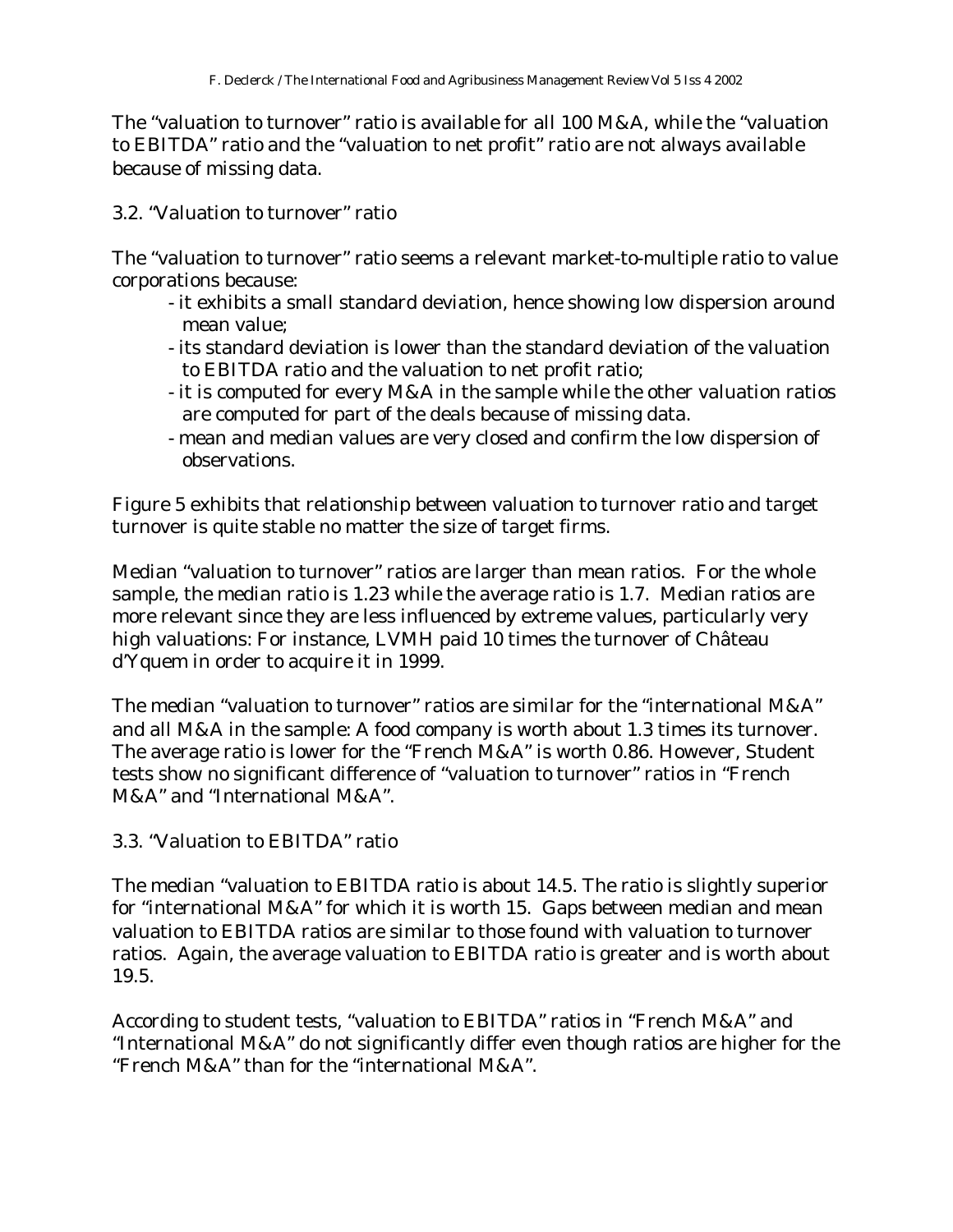# 3.4. "Valuation to net profit" ratio

The median "valuation to net profit" ratio is about 23.6. In that case, the ratio is slightly superior for "French M&A".

As it is the case for the valuation to turnover and EBITDA ratios, gaps between median and mean "valuation to net profit" ratios are similar to those found with valuation to turnover ratios. Again, the average "valuation to net profit" ratio is greater and is worth about 29.

Student tests, expressed in table 4, show that the "valuation to net profit" ratio in "French M&A" does not significantly differ from the one in "International M&A".

3.5. Valuations according to food sub-sector

Figure 6 shows valuation to turnover ratios per sub-sector. Due to the lack of data per sub-sector, it seems difficult to characterize valuations per sub-sector, except for the wine and spirit and the retail sub-sector.

3.5.1. Valuations in the wine and spirit sector

Table 5 compares valuation ratios in the wine and spirit sector with the ones in other food sub-sectors. Table 6 shows valuation ratios in the wine and spirit sector

In table 7, student tests show that "valuation to turnover" ratios in the wine and spirit sub-sector significantly differ from valuations in the other food sub-sectors, except for "international M&A" because of lack of data. But in the sample, the "valuation to net profit" ratio and "valuation to EBITDA" ratio do not significantly differ in the wine and spirit sub-sector from those in the other food sub-sectors.

Second, mean "valuation to turnover" ratio for the "French M&A" in the wine and spirit sub-sector amounts to 4. So, it is three times larger than it is in the food sector. However, dispersion of figures is important from 0.7 to 10.

Third, median "valuation to turnover" ratio for the "French M&A" in the wine and spirit sub-sector amounts to 2.5. So, that figure is only 1.7 times its value in the food sector globally. Further, median figure for "international M&A" is higher and amount to 3.5, that is about 2 times its value in the whole food sector.

Fourth, dispersion of "valuation to turnover" ratios among "international M&A" is larger than for "French M&A" between 0.34 and 6.14.

Fifth, the valuation to EBITDA and net profit ratios in the wine and spirit subsector do not exhibit different patterns from those in the food sector. Such contrast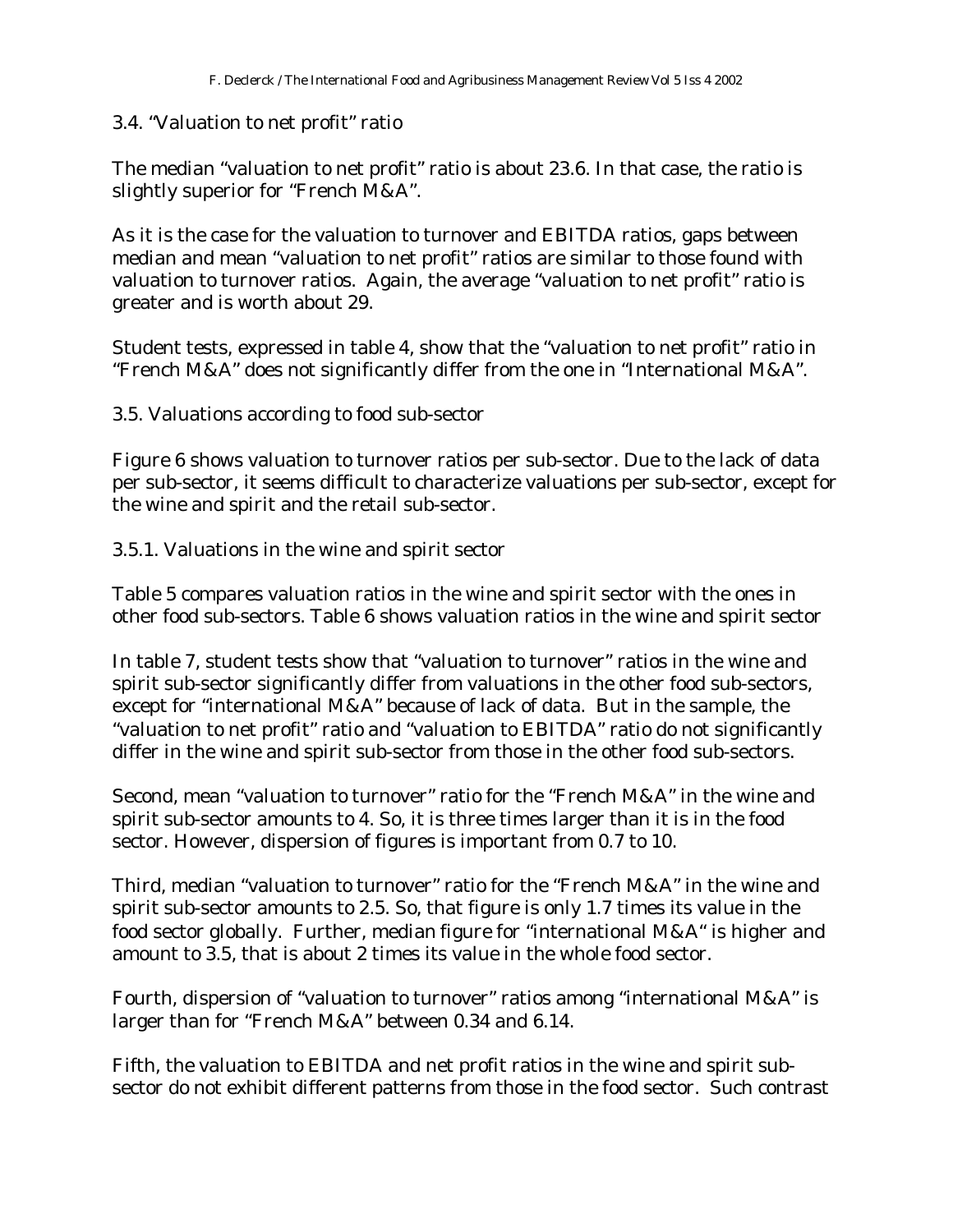with the patterns observed for the "valuation to turnover" ratio infers that profitability is higher in the wine and spirit sub-sector than in the food sector globally.

3.5.2. Valuations in the retail sub-sector

Table 8 presents "valuation to turnover" ratios in the food retail sub-sector versus other food sub-sectors. First, using Student tests shows that "valuation to turnover" ratios in the retail sub-sector significantly differ from valuations in the whole food sector, except for "international M&A".

Second, mean "valuation to turnover" ratio for the "French M&A" in the retail subsector amounts to 0.6. It is three times weaker than it is in the food sector globally. However, the dispersion of figures is important, may be according to the type of business. Because of limited data, it is not possible to test significant difference between general and specialized retails. But, it is possible to notice some transactions:

- 0.27 for targets in general retail,
- 1.5 for targets in specialized retail, like Fauchon and Picard Surgelés which was sold off by Carrefour.

Third, median "valuation to turnover" ratio is 0.47 in the retail sub-sector, that is also is three times weaker than it is in the food sector globally. Specialized retails present much higher median figures than general retail.

Fourth, because a lot of data about EBITDA and net profit are missing, it is not possible to comment the valuation to EBITDA and net profit ratios.

4. Structural Results

Structural results try to explain valuation of target firm as a function of turnover. First, a statistical linear model is built in order to explain corporate valuation (yt) in function of its turnover  $(x_t)$ .

Equation (1)  $y_t = \beta_1 + x_t \beta_2 + \varepsilon_t$ 

However, OSL results present heteroskedasticity even using White's heteroskedastic consistent covariance matrix in order to take heteroskedasticity into account. So, the structural relationship is tested:

- by generalized least squares estimation (GLS),

- by a model with "multiplicative heteroskedasticity".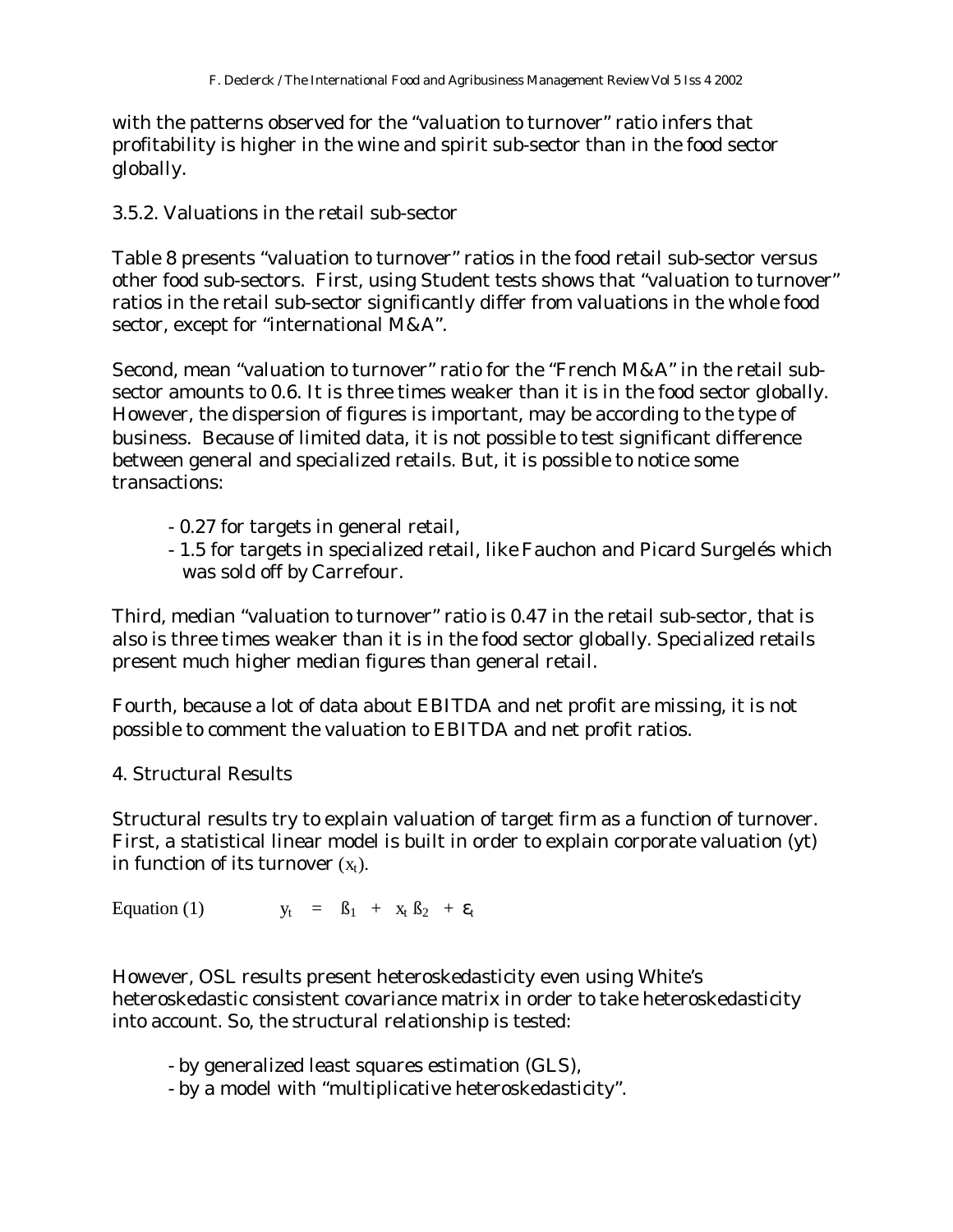Since some heteroskedasticity exists, the variance of the regression errors may be directly related to the dependent variable.

So, the GLS estimator is found in applying least squares to the transformed model:

Equation (2)  $y_t/x_t = \beta_1 (1/x_t) + \beta_2 + \varepsilon_t/x_t$ 

The variance of the transformed disturbance is constant. Results are shown in table 9. The estimated coefficients of the dependent variables are highly significant at more than 1%. The coefficient estimates are not biased.

A model with "multiplicative heteroskedasticity" is carried out. The various components of the variance are related in a multiplicative fashion. Each variance of errors (s  $_{\rm t}$   $^2$ ) is  $\,$  an exponential function of explanatory variable and the model is given by a mean equation:

Equation (3)  $y_t = B_1 + X_t B_2 + \varepsilon_t$ 

In this case, variance parameters are suggested to be in the form of the following variance equation:

Equation  $(4)$  $^2$  = exp ( $\beta_1$  +  $X_t$   $\beta_2$  +  $\varepsilon_t$ )

The estimate of the intercept coefficient will be biased, but the estimate of the slope coefficient remains unbiased.

Results are shown in table 10. Here, the estimated coefficients of the dependent variable (turnover) are highly significant at more than 1%, but the intercept coefficient is not statistically different from zero.

Results in table 9 and 10 are consistent and show that a company is worth about 1.1 to 1.4 times the turnover of food company.

5. Conclusion and Perspectives

Results show that a food company is worth about 1.1 to 1.4 times its turnover, 15 times its EBITDA, 24 times its net profit.

Student tests show no significant difference of valuation in "French M&A" and "International M&A".

Valuations in the wine and spirit sector exhibit significantly larger figures than valuations in the other food sub-sectors. A wine and spirit company is worth about 2.5 to 4 times its turnover.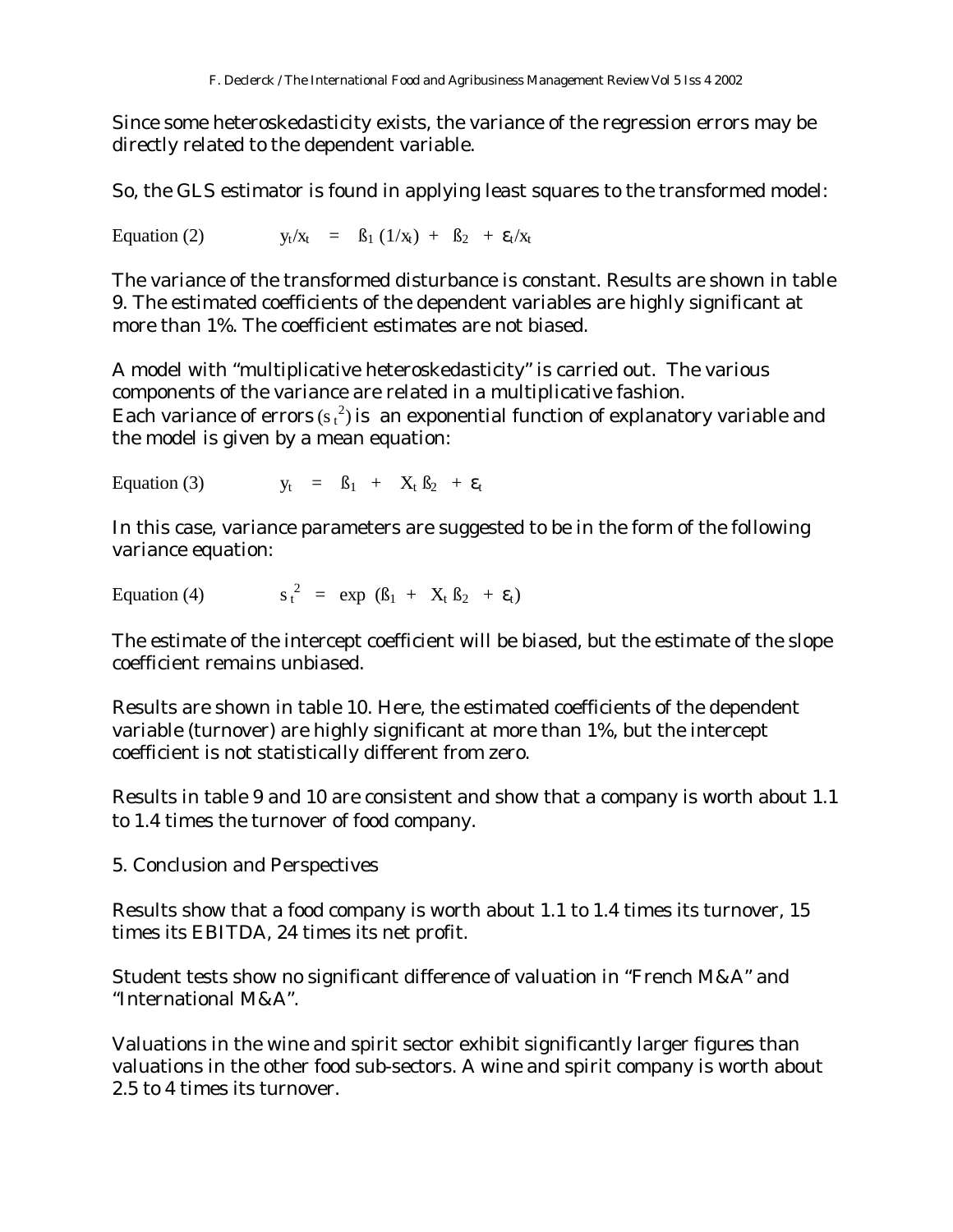In contrast, a retail company is worth only 0.5 to 0.6 times its turnover. However, specialized retail firms seem to be valued at higher levels.

Further research could be done to compare corporate valuation in Europe and North America. Such research would be very useful since the 1996-2001 period exhibits increasing international M&A among companies from different countries.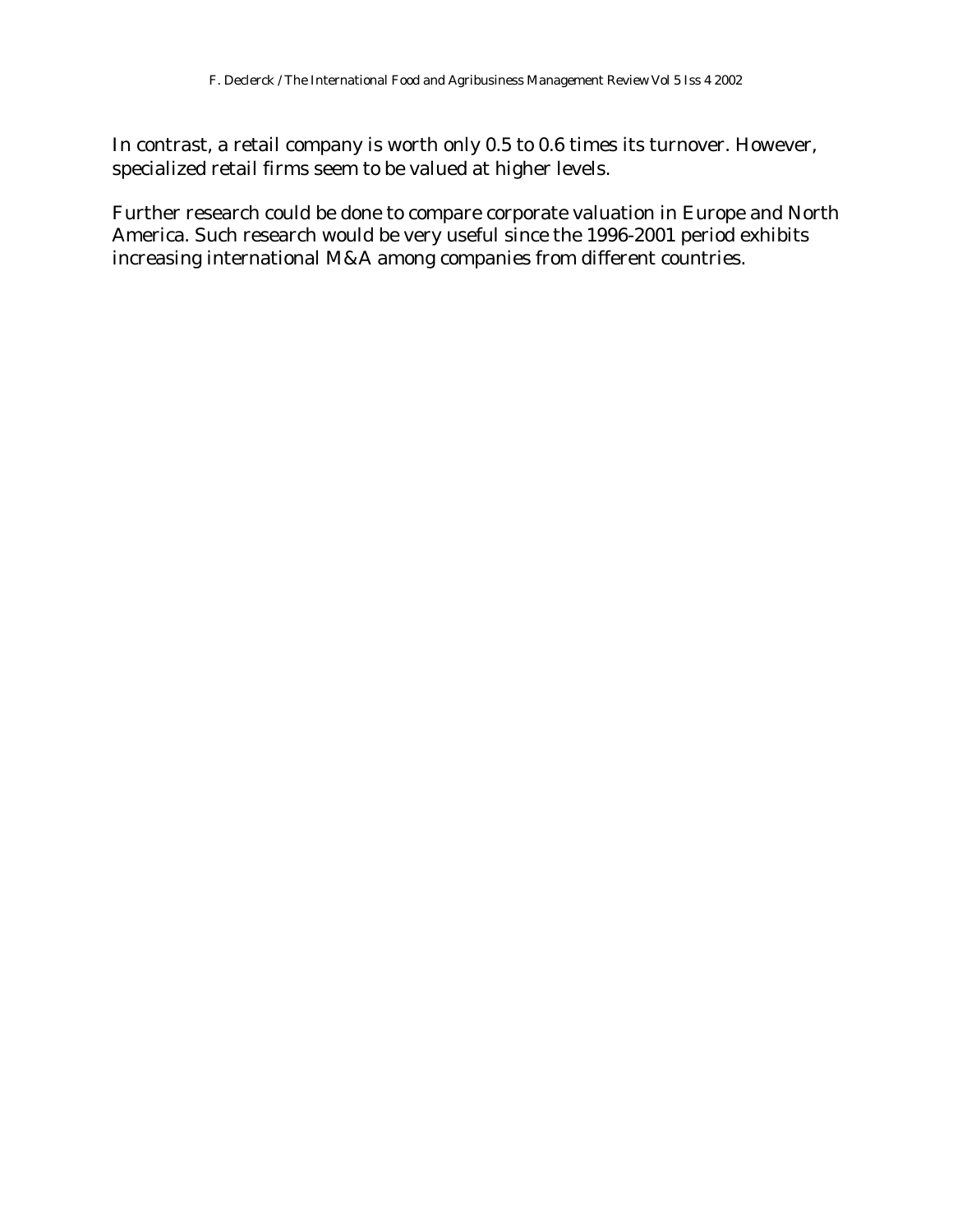### References

- Adelaja, A., Nayga, R., & Farooq Z. (1999), Predicting Mergers and Acquisitions in the Food Industry, Agribusiness, 15 (1): 1-23.
- ANIA, (2002), Les industries agro-alimentaires françaises.
- Declerck, F. & B. Sherrick, (1991), Profit structure relationships in U.S. Food Industries, Proceedings from the annual meeting of the American Agricultural Economics Association (AAEA) in Manhattan, Kansas, 4-7 August 1991, American Journal of Agricultural Economics, 73 (5): 1548.
- Declerck F., (1997), Structure-performance impact of mergers and acquisitions in food industries in the 1980s, in Strategies and Structures in Agro-Food Industries, Jerker Nilsson & Gert van Dijk eds, ch. 9: 153-170.
- Goldberg, W. (1983), Mergers: motives, modes, and methods. West Chester, PA: Nichols Publishing Company.
- Hudson & Herndon (2002), Factors Influencing Probability and Frequency of Participation in Merger and Partnership Activity in Agricultural Cooperatives, Agribusiness, 18 (2): 231-246.
- Stevens, D.L. (1973), Financial characteristics of merged firms: a multivariate analysis. Journal of Financial and Quantitative Analysis, 8, 149-165.
- Taussig, R.A., & Hayes, M.D. (1968), Cash takeovers and accounting valuation. The Accounting Review, 68-72.
- Ward & Jong-In Lee (2002), Impacts from Meatpacking Firm Mergers in an Experimental Market, Agribusiness, 18 (2): 247-260.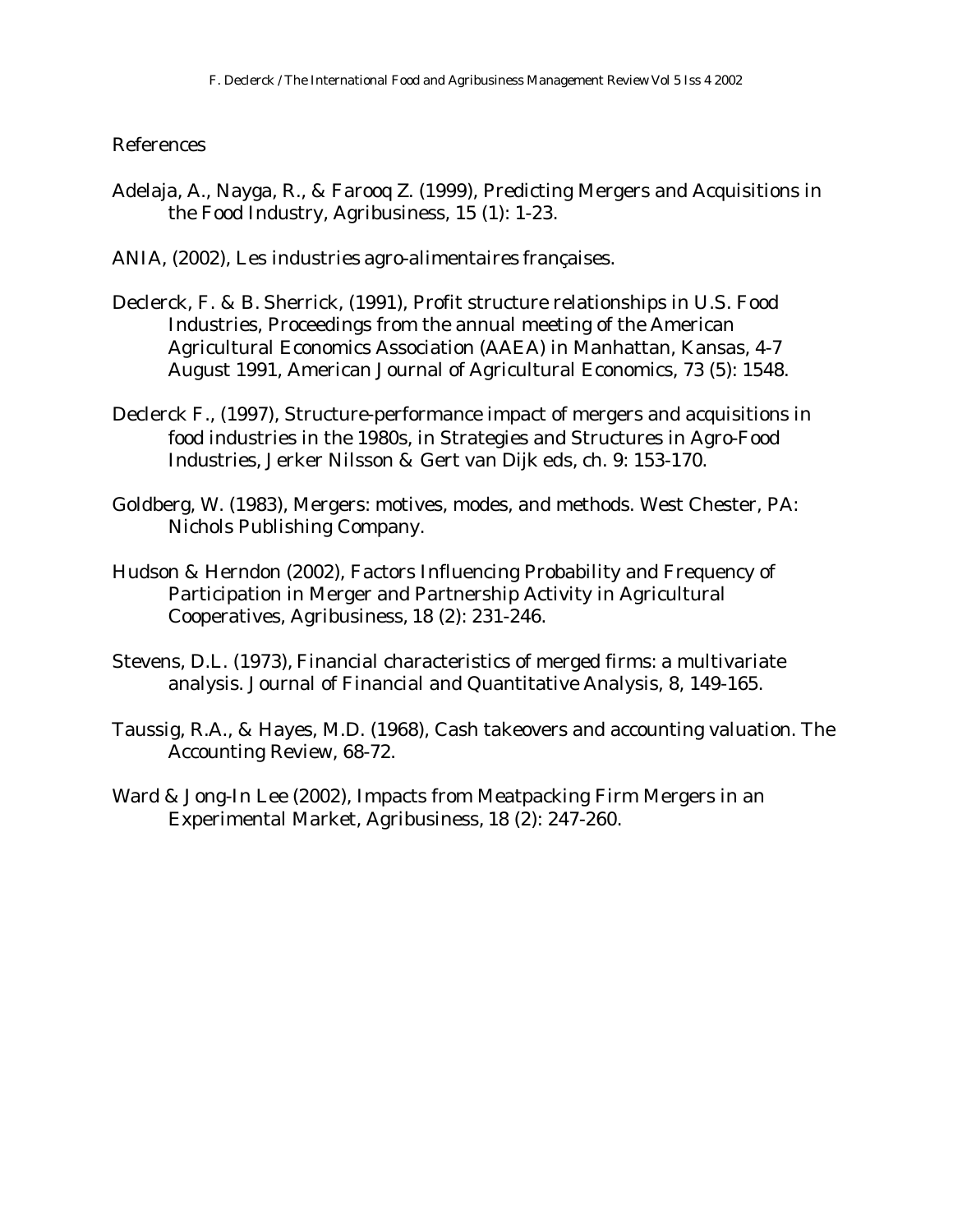

**Figure 1 Turnover of target food companies in the sample from 1996 to 2001**

**Figure 2 Mergers and acquisitions the sample and in the population according to 17 food sectors**



Sample (100 companies) Population (722 companies)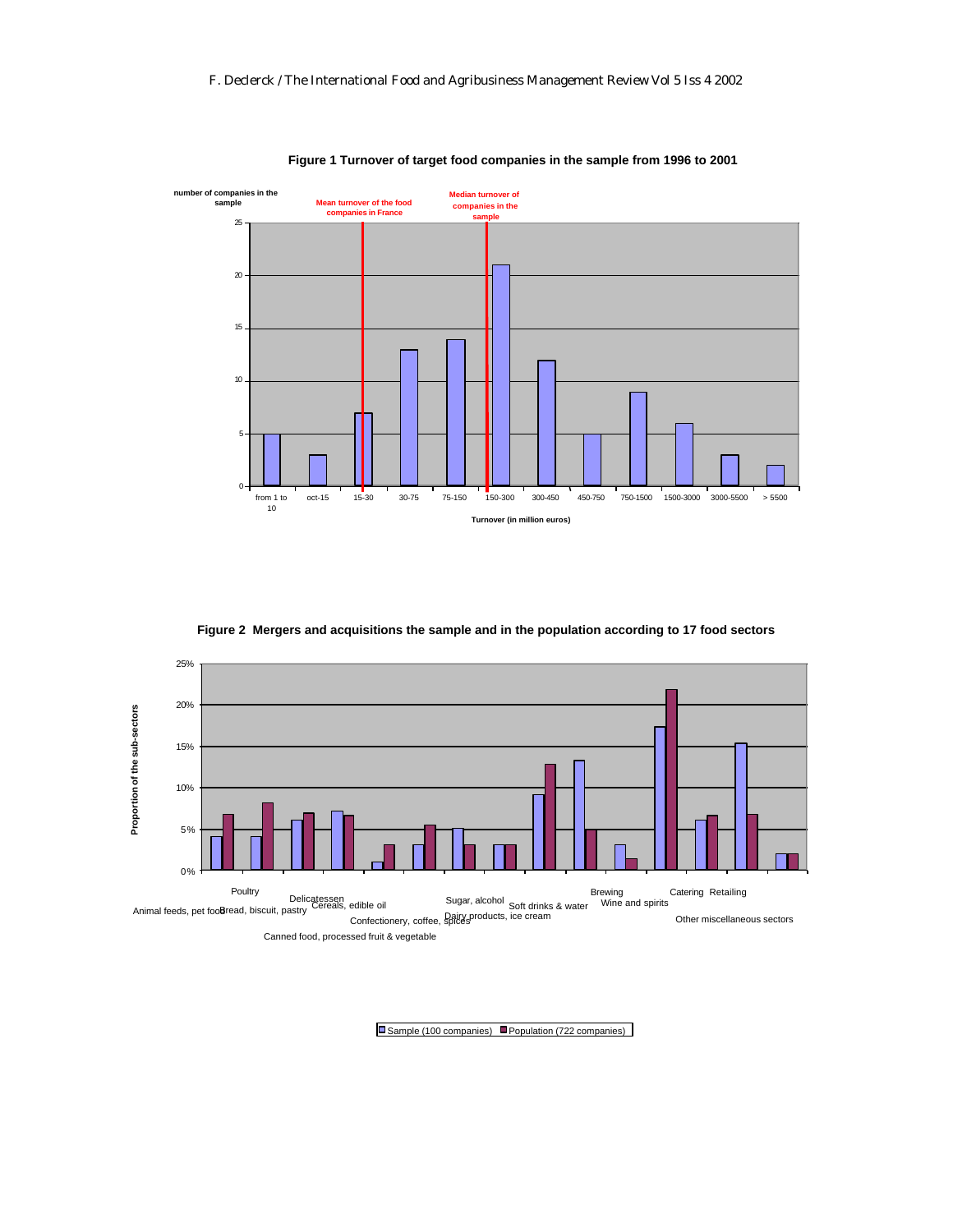

#### **Figure 3 Proportion of mergers and acquisition involving French and non French firms in the sample**



#### **Figure 4 Valuation ratios for "French M&A" and "international M&A"**

<sup>■</sup> Valuation / Turnover ■ Valuation / EBITDA ■ Valuation / Net profit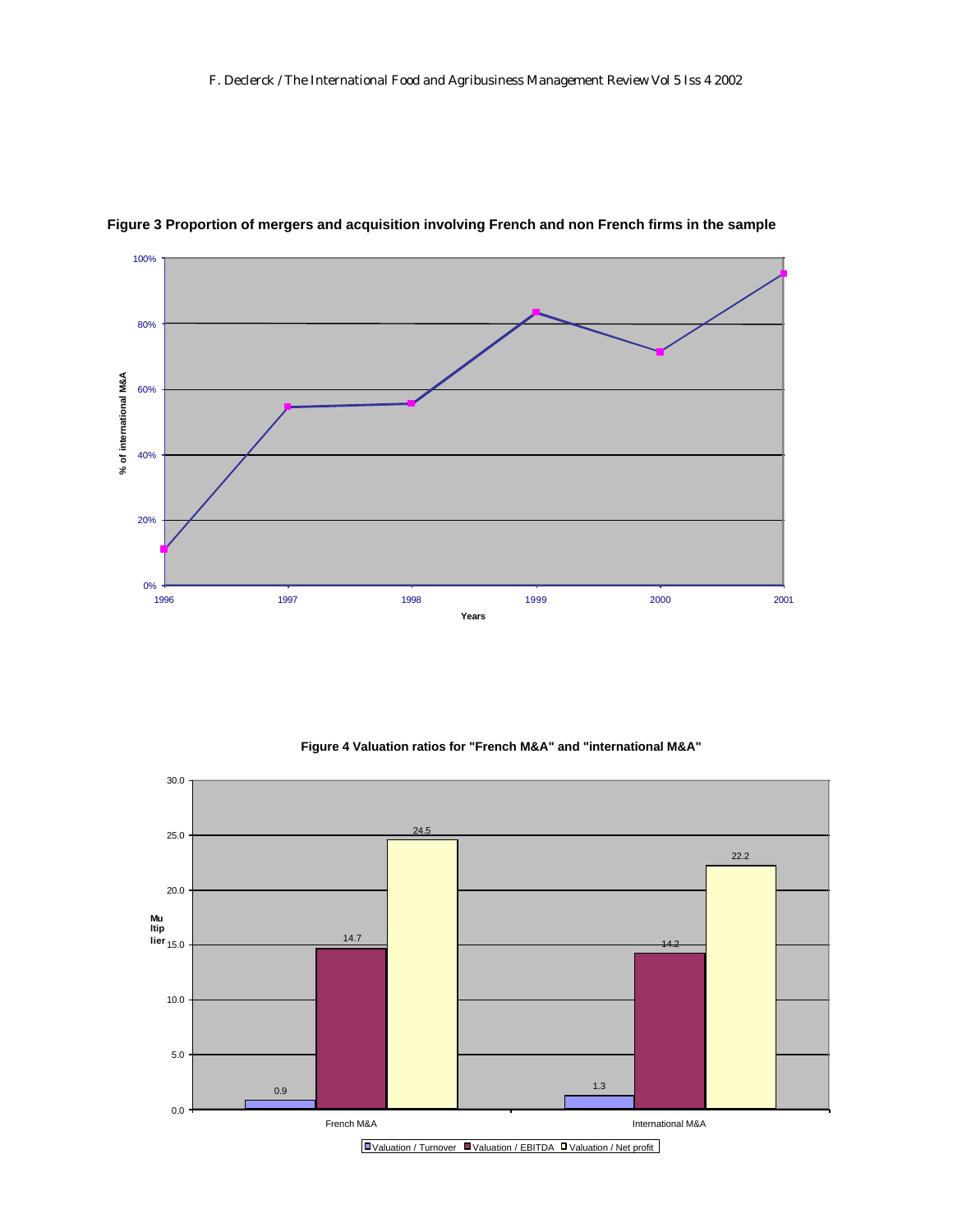

#### **Figure 5 Valuation of target food companies in the sample according to turnover**

**Turnover (in million euros)**



**Figure 6 Valuation to turnover ratio per food sub-sector**

Alimentation animale, pets foods on alcoolisées Produits laitiers et glaces<br>Biscuits, pâtisseries, panification

Confiserie, café, épices, sel, condiments nicauori<br>Charcuterie, produits traiteurs, splatelites, volailles, œufs, foie gras<br>Charcuterie, produits traiteurs, splatelites, foie gras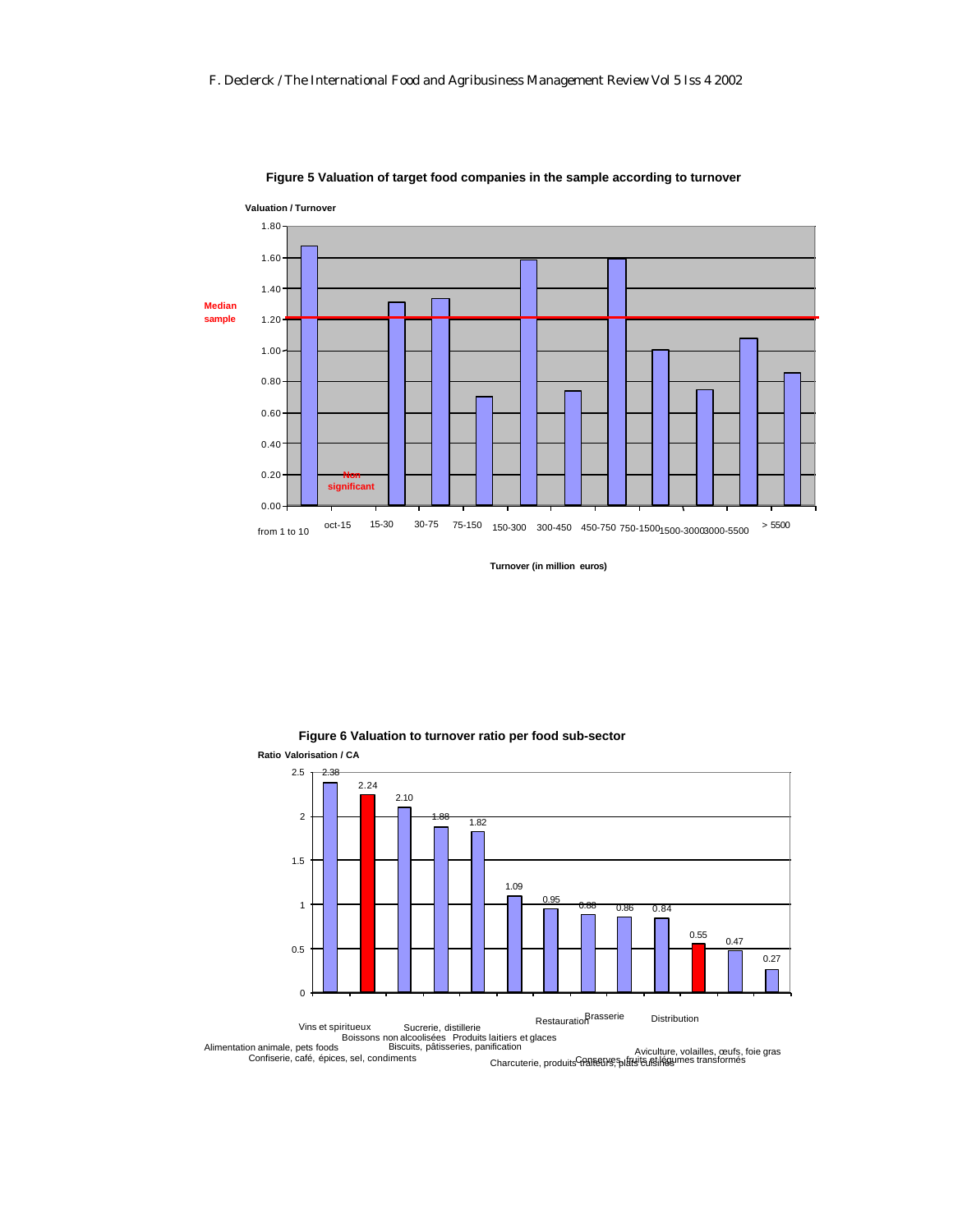|                           | Valuation /     | Valuation /   | <b>Valuation / Net</b> |
|---------------------------|-----------------|---------------|------------------------|
|                           | <b>Turnover</b> | <b>EBITDA</b> | profit                 |
| Number of observations    | 100             |               | 25                     |
| Mean value                | 17              | 19.5          | 29.15                  |
| Median value              | 1.23            | 14.47         | 23.6                   |
| <b>Standard deviation</b> | 1.81            | 17.75         | 16.78                  |

### **Table 1 Valuation ratios for the whole sample of 100 food target companies**

# **Table 2 Valuation ratios for the 29 "French M&A" in the sample**

|                               | Valuation /<br><b>Turnover</b> | Valuation /<br><b>EBITDA</b> | <b>Valuation</b> / Net<br>profit |
|-------------------------------|--------------------------------|------------------------------|----------------------------------|
| <b>Number of observations</b> | 29                             |                              |                                  |
| <b>Mean value</b>             | 2.01                           | 24.07                        | 31.38                            |
| <b>Median value</b>           | 0.86                           | 14.71                        | 24.50                            |
| <b>Standard deviation</b>     | 2.79                           | 24.71                        | 16.98                            |

# **Table 3 Valuation ratios for the 71 "international M&A" in the sample**

|                           | Valuation /<br><b>Turnover</b> | Valuation /<br><b>EBITDA</b> | <b>Valuation</b> / Net<br>profit |
|---------------------------|--------------------------------|------------------------------|----------------------------------|
| Number of observations    |                                | 19                           |                                  |
| <b>Mean value</b>         | 1.56                           | 14.97                        | 23.89                            |
| <b>Median value</b>       | 1.35                           | 13.03                        | 18.88                            |
| <b>Standard deviation</b> | 1.08                           | 7.80                         | 16.07                            |

# **Table 4 Comparison of valuation ratios for "French M&A" and "international M&A"**

|                             | Valuation /<br><b>Turnover</b> | Valuation /<br><i><b>EBITDA</b></i> | <b>Valuation / Net</b><br>profit |
|-----------------------------|--------------------------------|-------------------------------------|----------------------------------|
| <b>Student t-statistic</b>  | l.14                           | 0.78                                | .46                              |
| p-value of the test $(\% )$ | 13.3%                          | 22.6%                               | 8.1%                             |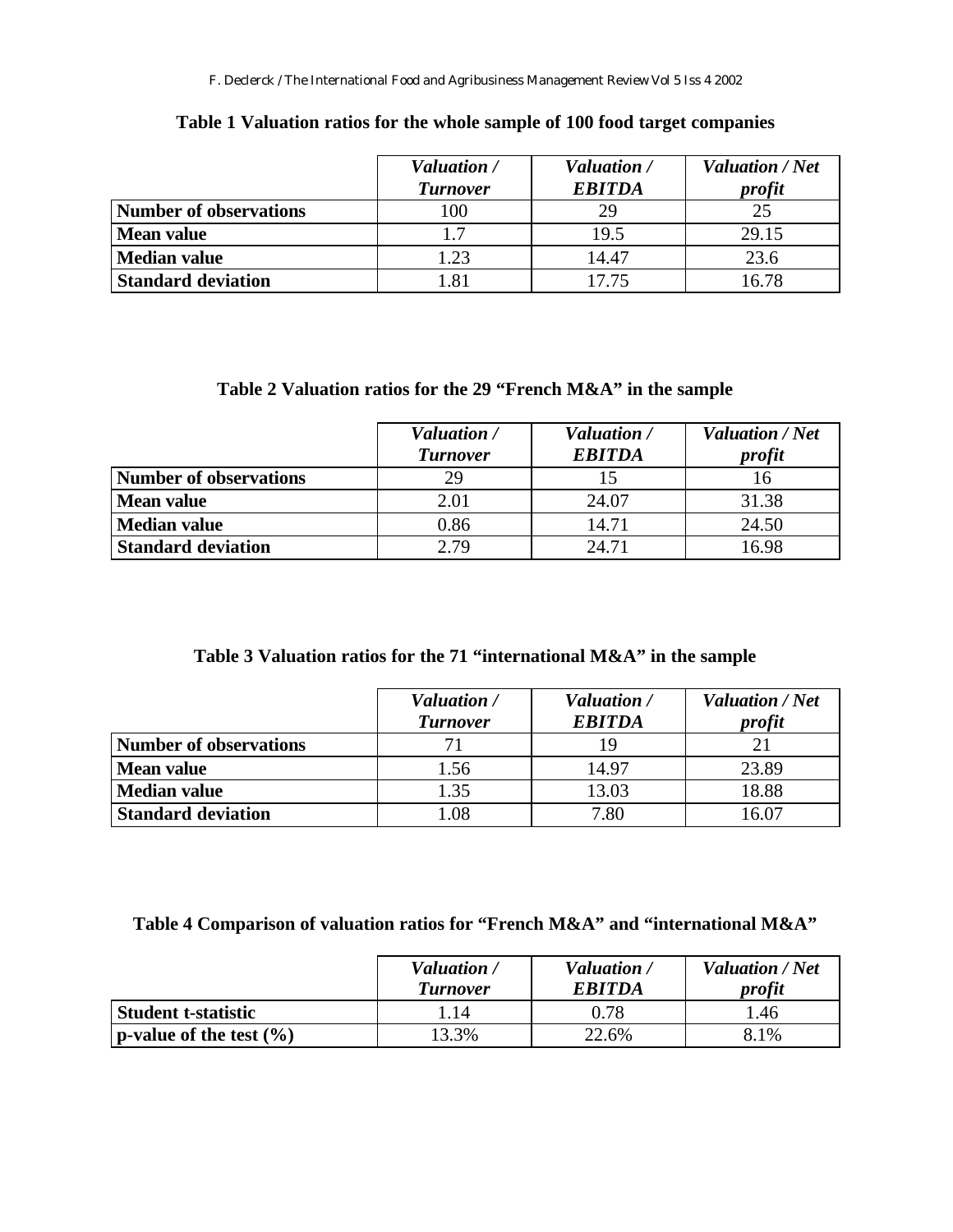|                         | $"$ French M&A" |           | "International M&A" |                 |            | <b>Total</b> |                        |            |               |
|-------------------------|-----------------|-----------|---------------------|-----------------|------------|--------------|------------------------|------------|---------------|
|                         | <i>Turnover</i> | Net       | <b>EBITDA</b>       | <b>Turnover</b> | <b>Net</b> |              | <b>EBITDA</b> Turnover | <b>Net</b> | <b>EBITDA</b> |
|                         |                 | profit    |                     |                 | profit     |              |                        | profit     |               |
| Student t-<br>statistic | 3.37            | 0.41      | 1.87                | 2.06            | 2.68       | <b>NA</b>    | 3.62                   | 2.22       | 1.39          |
| p-value                 | $1.2\%$         | 72.4%     | $12.5\%$            | 7.6%            | $2.2\%$    | NA-          | 0.3%                   | $4.0\%$    | 17.9%         |
| Significant             | S               |           |                     |                 |            |              | S                      |            |               |
| Not significant         |                 | <b>NS</b> | <b>NS</b>           | <b>NS</b>       | NS         |              |                        | NS         | <b>NS</b>     |

**Table 5 Valuation ratios in the wine & spirit sectors and in other food sub-sectors**

NA = Not available data

### **Table 6 Valuation ratios in the wine & spirit sectors**

|              | $"$ French M&A" |            | "International M&A" |                        |            | <b>Total</b> |                   |            |               |
|--------------|-----------------|------------|---------------------|------------------------|------------|--------------|-------------------|------------|---------------|
|              | <b>Turnover</b> | <b>Net</b> |                     | <b>EBITDA</b> Turnover | <b>Net</b> |              | $EBITDA$ Turnover | <b>Net</b> | <b>EBITDA</b> |
|              |                 | profit     |                     |                        | profit     |              |                   | profit     |               |
| Mean value   | 2.54            | 23.53      | 13.45               | 1.89                   | 13.33      | <b>NA</b>    | 2.14              | 20         | 14.23         |
| Median value | 4.07            | 29.74      | 14.28               | 2.43                   | 16.99      | NA           | 3.52              | 20.13      | 14.27         |

 $NA = Not available data$ 

### **Table 7 Valuation ratios in food sub-sectors, except for the wine & spirit sectors**

|                     | $"$ French M&A" |            | "International M&A" |                        |            | <b>Total</b>  |                 |            |               |
|---------------------|-----------------|------------|---------------------|------------------------|------------|---------------|-----------------|------------|---------------|
|                     | <b>Turnover</b> | <b>Net</b> |                     | <b>EBITDA</b> Turnover | <b>Net</b> | <b>EBITDA</b> | <b>Turnover</b> | <b>Net</b> | <b>EBITDA</b> |
|                     |                 | profit     |                     |                        | profit     |               |                 | profit     |               |
| <b>Mean value</b>   | 0.78            | 25.00      | 8.89                | 1.12                   | 25.01      | NA            | 1.05            | 25.56      | 11.83         |
| <b>Median value</b> | 0.89            | 26.21      | 9.01                | 1.39                   | 30.54      | NA            | 1.25            | 30.83      | 12.17         |

 $NA = Not available data$